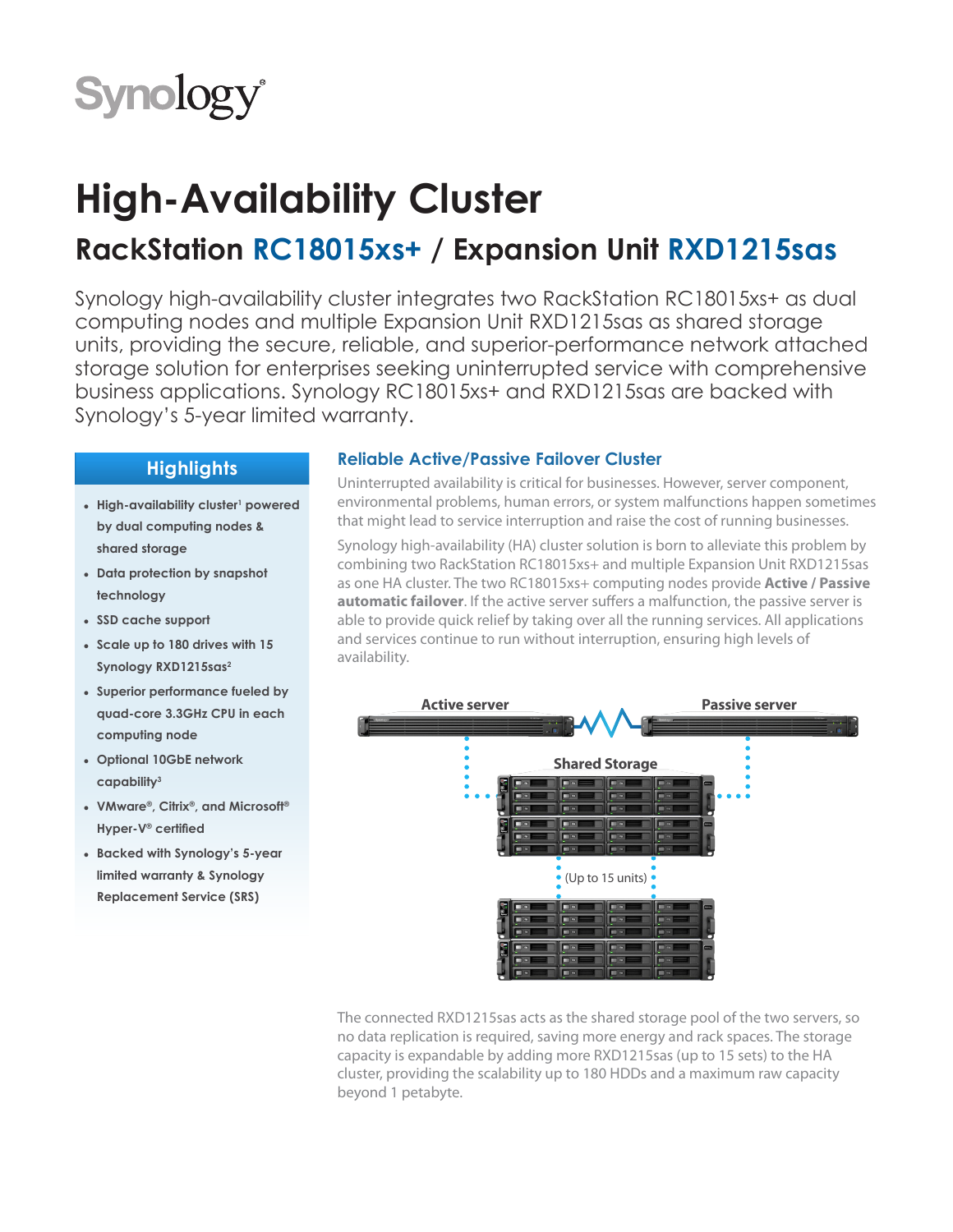

The Btrfs file system brings storage management to the next level by providng more efficient storage utilization, scheduled shared folder snapshot, and file / folder-level data restoration.

#### **Btrfs: Next Generation Storage Efficiency**

RC18015xs+ introduces the **Btrfs file system**, bringing the most advanced storage technologies to meet the management needs of modern large scale businesses. **Snapshot technology** with customizable backup schedule allows up to **256 copies** of shared folder backups without occupying huge storage capacity and system resources. **File or folder level data restoration** brings huge convenience and saves time for users who wish to restore only the specific single file or folder. **Cloud Station with file versioning** reduces down to half of storage consumption when compared with Ext4 file system.

#### **Superior Performance**

RC18015xs+ delivers superior performance at over 2,270 MB/s throughput and 355,400 IOPS with dual 10GbE connection using link aggregation.<sup>4</sup> Through advanced flash technology, the combination of hard drives and SSD cache boosts throughput efficiently while minimizing cost per gigabyte.

In addition to the default 4 Gigabit ports, RC18015xs+ comes with one PCIe 3.0 x8 slot (running at x8 mode), allowing installation of one 10GbE network interface card (NIC) for maximized bandwidth.

Equipped with 8GB ECC RAM and up to 32GB expansion support, RC18015xs+ ensures data accuracy as well as superior performance to provide a rigorous foundation for the mission-critical tasks of your businesses.

#### **Various Reliability Mechanisms**

In addition to the active / passive server design, both RC18015xs+ and RXD1215sas come with redundancy of key system components including **power supply units**, **SAS expanders**, **SAS connection cables**, **system fans**, **LAN ports**, even the **Heartbeat link**. In case of failure, the system components are designed for easy replacement and further reduce the chance of system down-time.

#### **Virtualization Certified**

RC18015xs+ provides seamless storage solutions for virtualization environments, including **VMware**®, **Citrix**®, and **Hyper-V**®. Being **VMware vSphere® 5** and **VAAI®** integration certified, RC18015xs+ helps offload specific storage operations and optimizes computation power for unparalleled performance and efficiency in VMware environments. As the centralized storage of a virtual environment, RC18015xs+ enables virtual machine migration, allowing movement from server to server whilst eliminating service downtime and disruption to user. **Windows® Offloaded Data Transfer (ODX)** and **Synology Advanced LUN** support extremely improves the efficiency on massive data transfer and migration. **Synology Snapshot Manager** offers better support to servers under VMware vSphere or Windows environment. IT managers can expect guaranteed VM status and data consistency in its highest form.

#### **Comprehensive Business Applications**

Powered by the innovative **Synology DiskStation Manager (DSM)**, RC18015xs+ comes fully-equipped with applications and features designed specifically for large-scale business:

- **●** Easy integration with existing business network environments through **Windows® AD** and **LDAP** directory services without recreating user accounts.
- **● Windows ACL** support provides fine-grained access control and efficient privilege settings, allowing RC18015xs+ to fit seamlessly into current infrastructure.
- **●** Built-in backup applications protect information assets by regularly backing up files and **iSCSI LUNs** locally and remotely.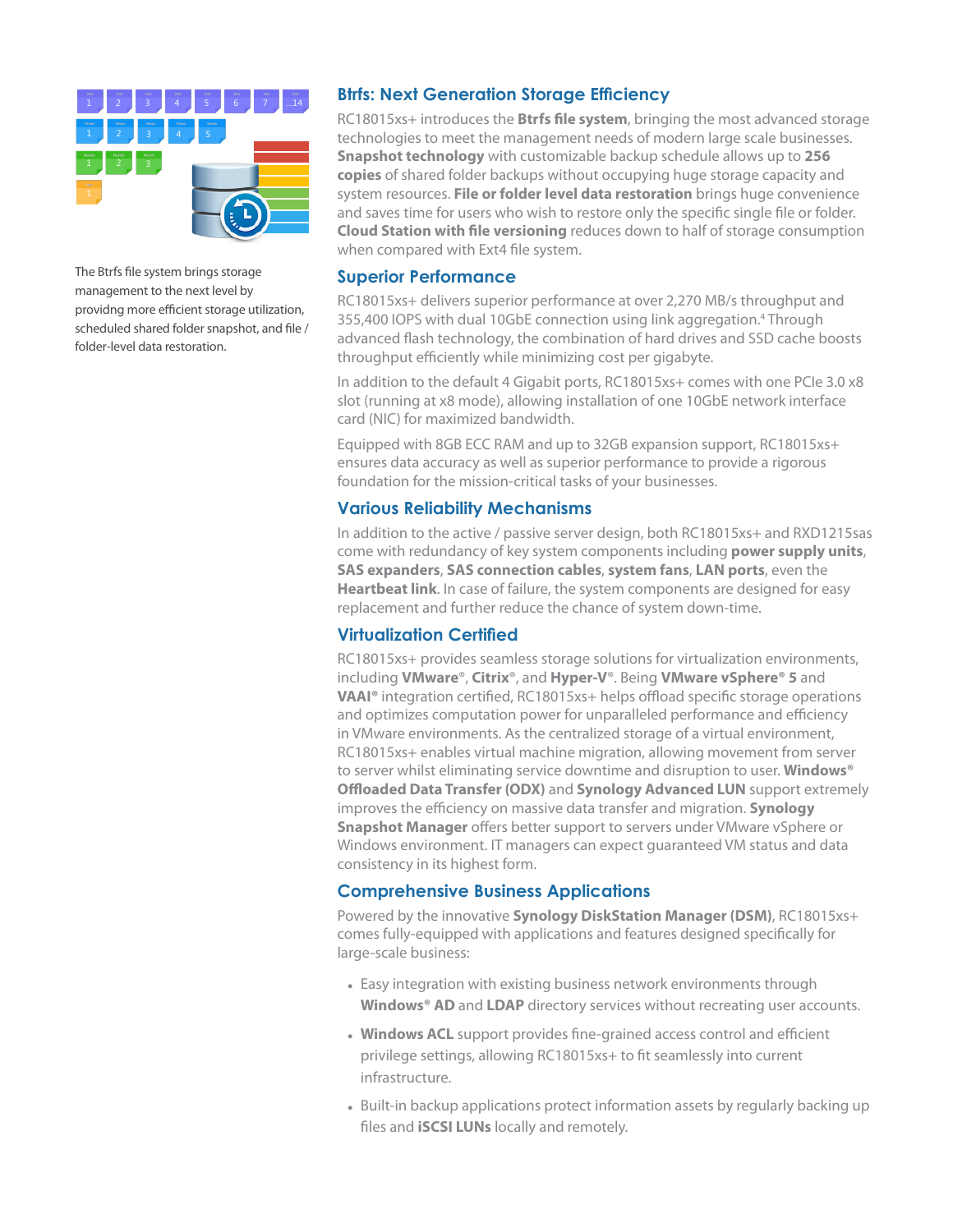## **Connections & Buttons**

#### **RC18015xs+**



### **RXD1215sas**

| <b>Ta</b> lle |                                                   | keass           |    |                  |   | all pr |   |          | <b>TIMES 11,</b> | all or                 | <b>THEFT IT</b> |
|---------------|---------------------------------------------------|-----------------|----|------------------|---|--------|---|----------|------------------|------------------------|-----------------|
|               |                                                   |                 |    |                  |   | ---    |   |          |                  |                        |                 |
|               |                                                   |                 |    | 5                | 6 | 8      | 9 | $1 \cap$ |                  | 78<br>9                |                 |
|               | Power button and indicator<br>$\mathbf{2}$        | Beep off button | 3  | Drive tray       |   |        |   |          | 4                | Power port             |                 |
| 5             | PSU indicator and beep off button<br>PSU fan<br>6 |                 |    | STATUS indicator |   |        |   |          | 8                | <b>ALERT</b> indicator |                 |
| 9             | Expansion unit ID indicator<br>SAS IN port<br>10  |                 | 11 | SAS OUT port     |   |        |   |          |                  |                        |                 |

## **Technical Specifications**

#### **Hardware - RC18015xs+**

| <b>CPU</b>                 | Intel Xeon E3 quad-core 3.3GHz                     |
|----------------------------|----------------------------------------------------|
| Hardware encryption engine | Yes (AES-NI)                                       |
| Memory                     | 8GB ECC RAM (expandable, up to 32GB)               |
| Internal drive             | N/A (pairing with RXD1215sas is required)          |
| External port              | USB $3.0 \times 2$ , SAS OUT port $\times 1$       |
| Size (HxWxD)               | 44mm x 430mm x 480mm                               |
| Weight                     | 7.3 Kg                                             |
| System fan                 | Dual fan (40mm x 40mm x 28mm) module x 3           |
| <b>LAN</b>                 | Gigabit x 5 (including 1 for Heartbeat connection) |
| PCIe 3.0 x8 slot           | Add-on network interface card x 1 (optional)       |
| Wake on LAN/WAN            | Yes                                                |
|                            |                                                    |

## **Hardware - RXD1215sas**

| Compatible drive type         | 3.5" or 2.5" SAS x 12 (SATA drive is not supported)                               |  |  |  |  |
|-------------------------------|-----------------------------------------------------------------------------------|--|--|--|--|
| Maximum internal raw capacity | 96 TB (8 TB HDD X 12) (The actual capacity will differ according to volume types) |  |  |  |  |
| External ports                | SAS IN x 2, SAS OUT $\times$ 2                                                    |  |  |  |  |
| Hot swappable drive           | Yes                                                                               |  |  |  |  |
| Size (HxWxD)                  | 88mm x 430mm x 692mm                                                              |  |  |  |  |
| Weight                        | 18 Kg                                                                             |  |  |  |  |
| System fan                    | 4 (60mm x 60mm)                                                                   |  |  |  |  |
| Power recovery                | Synchronized with RC18015xs+                                                      |  |  |  |  |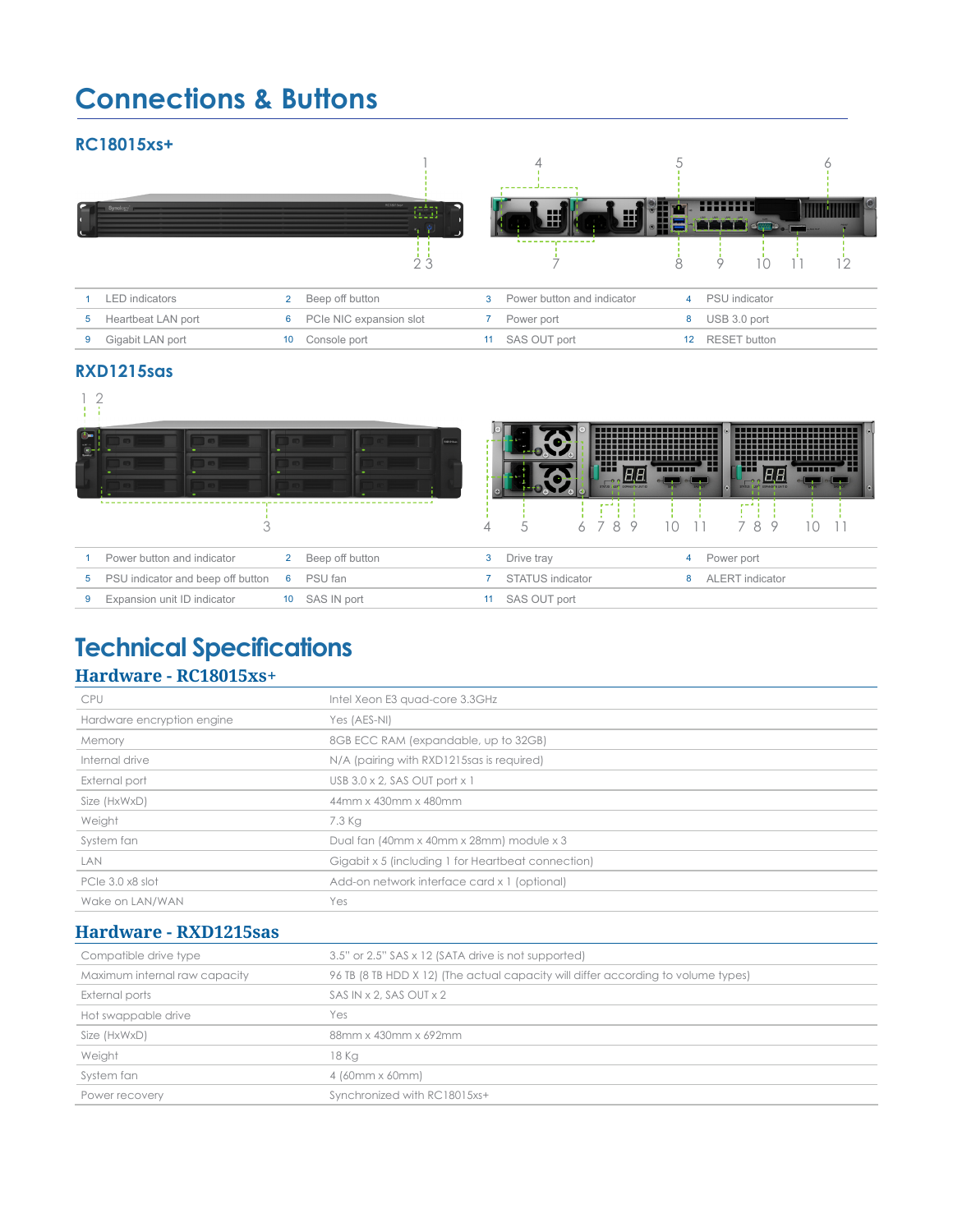## **Hardware - Common Specifications**

| AC input power voltage         | 100V to 240V                                                                                                                                                                                                                                                                                                               |
|--------------------------------|----------------------------------------------------------------------------------------------------------------------------------------------------------------------------------------------------------------------------------------------------------------------------------------------------------------------------|
| Power frequency                | 50 to 60Hz, single phase                                                                                                                                                                                                                                                                                                   |
| Operating temperature          | 5°C to 35°C (40°F to 95°F)                                                                                                                                                                                                                                                                                                 |
| Storage temperature            | -20°C to 60°C (-5°F to 140°F)                                                                                                                                                                                                                                                                                              |
| Relative humidity              | 5% to 95% RH                                                                                                                                                                                                                                                                                                               |
| <b>General</b>                 |                                                                                                                                                                                                                                                                                                                            |
| <b>Networking Protocols</b>    | CIFS, AFP, NFS, FTP, WebDAV, CalDAV, iSCSI, Telnet, SSH, SNMP, VPN (PPTP, OpenVPN TM, L2TP)                                                                                                                                                                                                                                |
| File System                    | Internal: Btrfs, ext4<br>External: Btrfs, ext4, ext3, FAT, NTFS, HFS+                                                                                                                                                                                                                                                      |
| Storage Management             | Maximum single volume size: 108TB/200TB (32GB RAM required, for RAID 5 or RAID 6 groups only);<br>Maximum internal volume #: 1024; Maximum iSCSI Target #: 128; Maximum iSCSI LUN#: 512; RAID<br>clone/snapshot support; RAID Group support; Supported RAID Type : Basic, JBOD, RAID 0, RAID 1, RAID<br>5, RAID 6, RAID 10 |
| <b>File Sharing Capability</b> | Maximum user account: 16000; Maximum user group: 512; Maximum shared folder: 512; Maximum<br>concurrent CIFS/AFP/FTP connections: 2048                                                                                                                                                                                     |
| Privilege                      | Windows Access Control List (ACL)                                                                                                                                                                                                                                                                                          |
| Virtualization                 | VMware vSphere® 5, Microsoft Hyper-V®, Citrix® certified                                                                                                                                                                                                                                                                   |
| <b>Directory Service</b>       | Windows® AD integration: Domain users login via Samba (CIFS)/AFP/FTP/File Station, LDAP integration                                                                                                                                                                                                                        |
| Security                       | FTP over SSL/TLS, IP auto-block, firewall, encrypted network backup over Rsync, HTTPS connection                                                                                                                                                                                                                           |
| Utilities                      | Cloud Station, Evidence Integrity Authenticator, Photo Station Uploader, Snapshot Manager for<br>VMware, Snapshot Manager for Windows, NFS Plug-in for VMware VAAI                                                                                                                                                         |
| <b>Supported Clients</b>       | Windows XP onward, Mac OS X® 10.5 onward, Ubuntu 9.04 onward                                                                                                                                                                                                                                                               |
| <b>Supported Browsers</b>      | Chrome®, Firefox®, Internet Explorer®: 8 or onward, Safari® 5 or onward, Safari (iOS 5 or later on iPad®),<br>Chrome (Android™ 4.0 on tablets)                                                                                                                                                                             |
| Language                       | English, Deutsch, Français, Italiano, Español, Dansk, Norsk, Svensk, Nederlands, Русский, Polski, Magyar,<br>Português do Brasil, Português Europeu, Türkce, Český, 日本語, 한국어, 繁體中文, 简体中文                                                                                                                                   |

### **Applications**

| File Station                            | Virtual drive, remote folder, Windows ACL Editor, Compress/Extract Archived Files,<br>Bandwidth Control for Specific Users or Groups, Create Sharing Links, Transfer Logs             |  |  |  |  |  |
|-----------------------------------------|---------------------------------------------------------------------------------------------------------------------------------------------------------------------------------------|--|--|--|--|--|
| <b>Backup Solutions</b>                 | Network backup; local backup; desktop backup; configuration backup; OS X Time Machine; Backup<br>data to Amazon Glacier; shared folder sync - maximum task number: 32                 |  |  |  |  |  |
| Mail Server                             | Supported Mail Server protocols: POP3, SMTP, IMAP, Support LDAP/AD account                                                                                                            |  |  |  |  |  |
| FTP Server                              | Bandwidth control for TCP connections, custom FTP passive port range, anonymous FTP, FTP SSL/TLS<br>and SFTP protocols, boot over the Network with TFTP and PXE support, transfer log |  |  |  |  |  |
| Web Station                             | Virtual host (up to 30 websites), PHP/MySQL®, 3rd-party applications support                                                                                                          |  |  |  |  |  |
| High Availability Manager               | Combines two RC18015xs+ and multiple RXD1215sas into one high-availability cluster                                                                                                    |  |  |  |  |  |
| Storage Analyzer                        | Volume and quota usage, total size of files, volume usage and trends based on past usage, size of<br>shared folders, largest/most/least frequently modified files                     |  |  |  |  |  |
| Security Advisor                        | Malware detection/removal, user account/password, network, system-related security scan                                                                                               |  |  |  |  |  |
| Log Center                              | SSL connection, log rotation: 6 months, 1 year, 2 years, 3 years, email notification                                                                                                  |  |  |  |  |  |
| iOS/Android™ Applications               | DS cloud, DS file, DS finder, DS cam, DS note, DS audio, DS download, DS photo+, DS video                                                                                             |  |  |  |  |  |
| Windows Phone <sup>®</sup> Applications | DS file, DS finder, DS audio, DS download, DS photo+, DS video                                                                                                                        |  |  |  |  |  |

## **Add-on Packages**

| Surveillance Station | Maximum IP camera #: 90 (total of 2700 FPS at 720p, H.264)<br>(Including two free camera licenses, Procurement of additional licenses is required.) |
|----------------------|-----------------------------------------------------------------------------------------------------------------------------------------------------|
| <b>VPN Server</b>    | Maximum connections : 30; supported VPN protocols: PPTP, OpenVPN™, L2TP                                                                             |
| Mail Station         | Webmail interface for Mail Server; receiving mails from multiple POP3 mailboxes, customizable SMTP<br>server                                        |
| Antivirus Essential  | Full system scan, scheduled scan, white list customization, virus definition auto update                                                            |
| Cloud Station        | Maximum concurrent file transfers: 1024, retain historical and deleted file versions                                                                |
| Cloud Sync           | Data sync with public cloud services: Dropbox, Google Drive, Baidu, Microsoft OneDrive, Box and<br>hubiC                                            |
| Note Station         | Rich-Text note organization with versioning, encryption, sharing, media embedding and attachments                                                   |
| Other packages       | Photo Station, Audio Station, Download Station, iTunes® Server, 3rd-party packages                                                                  |